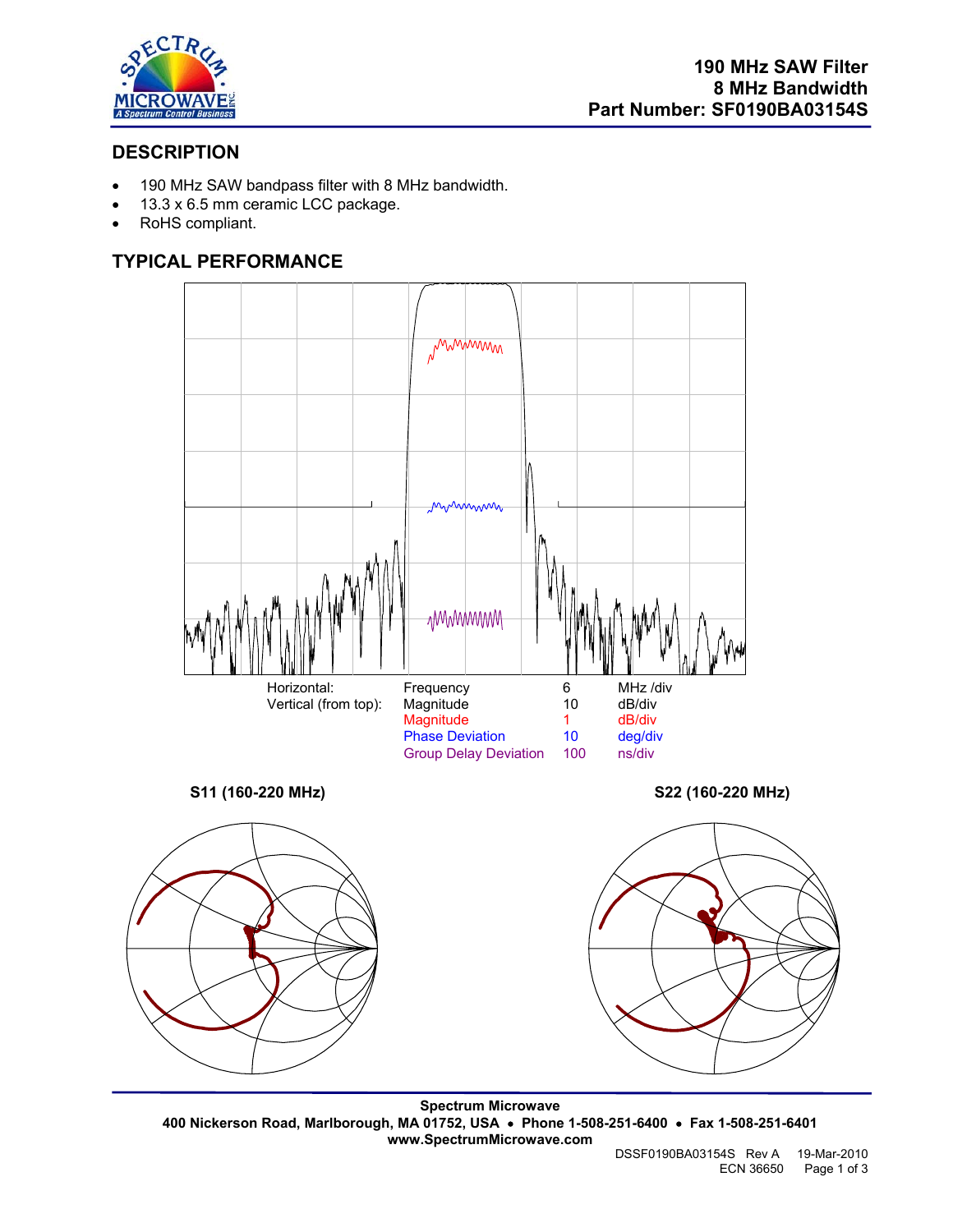

## **SPECIFICATION**

| Parameter <sup>21</sup>                | <b>Min</b> | <b>Typ</b> | <b>Max</b> | <b>Units</b> |
|----------------------------------------|------------|------------|------------|--------------|
| Center Frequency (Fc) <sup>1</sup>     | 189.6      | 190        | 190.4      | <b>MHz</b>   |
| <b>Insertion Loss</b>                  |            | 12.9       | 14         | dB           |
| 1 dB Bandwidth                         | 8          | 9.36       |            | <b>MHz</b>   |
| 3 dB Bandwidth                         | 10         | 10.21      |            | <b>MHz</b>   |
| 30 dB Bandwidth                        |            | 12.7       | 15         | <b>MHz</b>   |
| Rejection (100 to 180 MHz)             | 40         | 48         |            | dB           |
| Rejection (200 to 275 MHz)             | 40         | 48         |            | dB           |
| Passband Ripple (186 to 194 MHz)       |            | 0.6        | 1.0        | dB p-p       |
| Phase Linearity (186 to 194 MHz)       |            | 2.5        | 15         | deg p-p      |
| Group Delay Deviation (186 to 194 MHz) |            | 40         | 120        | ns p-p       |
| <b>Absolute Delay</b>                  |            | 0.94       |            | <b>us</b>    |
| Temperature Coefficient of Fc          |            | $-18$      |            | ppm/°C       |
| Source and Load Impedance <sup>3</sup> |            | 50         |            | Ω            |

Notes: 1. All parameters are based upon matching circuit.

2. All parameters are evaluated at ambient temperature only.

3. Optimum impedance in order to achieve performance shown.

### **MAXIMUM RATINGS**

| <b>Parameter</b>          |     | ED. |        |
|---------------------------|-----|-----|--------|
| Storage Temperature Range | -40 |     | $\sim$ |
| Input Power Level         | -   | 142 | dBm    |

# **MATCHING CIRCUIT**



Notes:

1. Recommend +/-2% tolerance matching components. Typical inductor Q=40.

2. Tuning values shown are for reference only. Optimum values may change depending upon board layout.

**Spectrum Microwave 400 Nickerson Road, Marlborough, MA 01752, USA** • **Phone 1-508-251-6400** • **Fax 1-508-251-6401 www.SpectrumMicrowave.com**